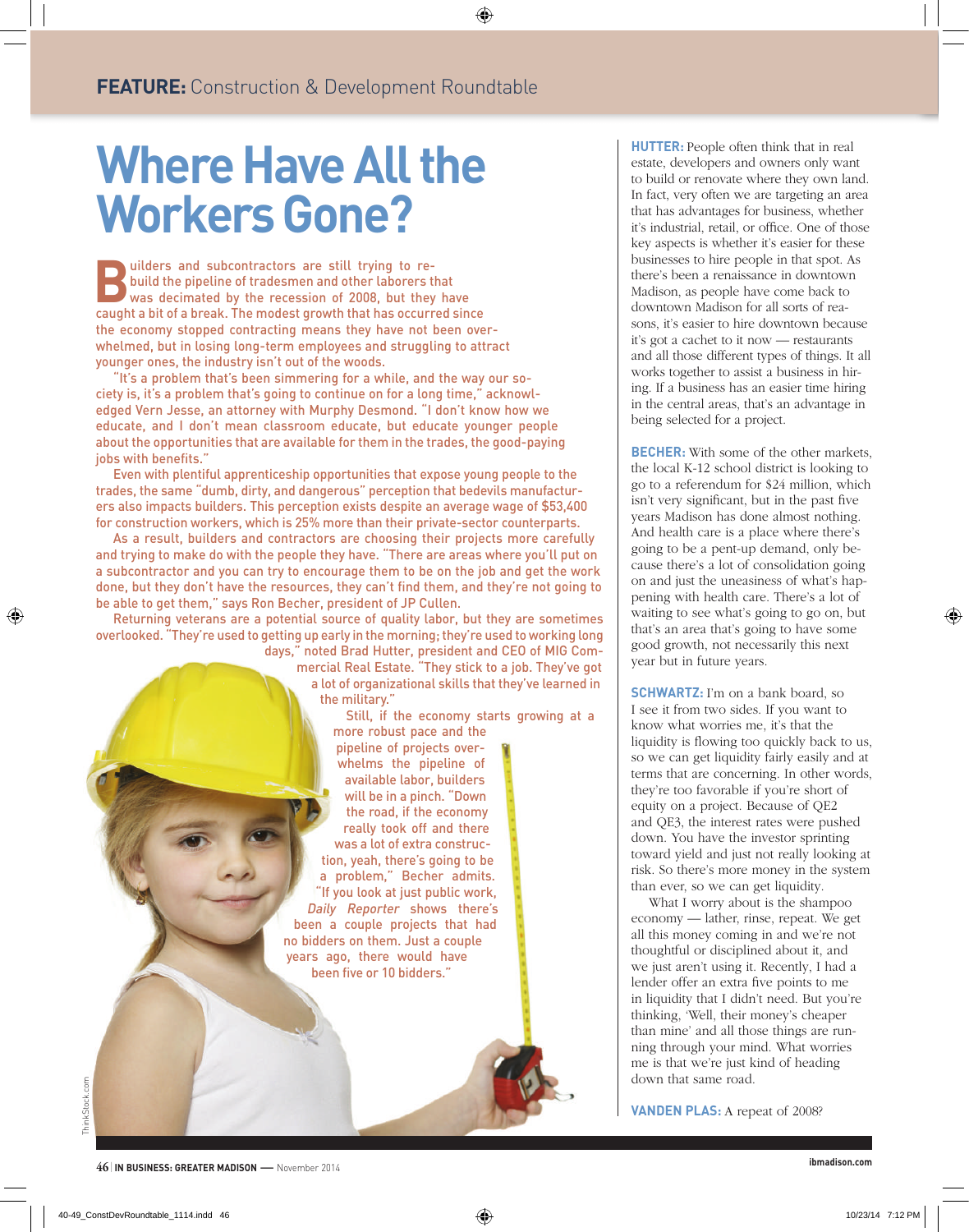**SCHWARTZ:** Well, all of a sudden you have this kind of, especially in the apartment side, and I'm not really skilled at the apartment side, but when you drive in downtown Madison, you can tell the landscape is different. It looks like nothing [we remember], and we all grew up here, we've all been here for 30 years. I'm like, 'Oh, my goodness. Are you kidding me?'

**JESSE:** Can it happen that quickly, though, the shampoo economy?

**SCHWARTZ:** I don't know. Not quickly, but will it happen? If rates rise a little bit, that might actually be kind of a nice way to kind of tap the brakes. That might be okay. I don't know.

**JESSE:** That goes back to the psychological component we were talking about before. That tends to weigh against, to use your analogy, the shampoo economy.

**SCHWARTZ:** I hope so. You're talking about these businesses that are holding money.

**JESSE:** Right, the idea of holding money, the perception that the recovery is fragile, and people are a little more cautious on many levels, tends against that. But I do see that money is more available for projects, no question.

⊕

**ALEXANDER:** It's like anything else. There's going to be imprudent developers, imprudent business operators, and certainly imprudent lenders. There's some of that — people who've gotten a little more excited than they should be, but the recession did cull the herd of a lot of those imprudent business actors. So one would hope that people operating today are a little more responsible than the overall industry of eight years ago. We are seeing new investment vehicles come into Wisconsin and the Madison market, which is a great thing. We had some larger national banks receive Wisconsin. Bank of America is a good example, but our own new downtown housing project is being financed by FirstMerit Bank …

#### **SCHWARTZ:** Out of Ohio.

**ALEXANDER:** Out of Ohio. So that's exciting. They moved from Illinois into Wisconsin, and they are a very successful institution because they were conservative and made the right bets over the last

## **INTRODUCING:**

**Alexander RE Real Estate Services** 

A new way of doing business with a partner that has 30 years of real estate experience in Madison.

## Tenant **Representation & COMMERCIAL BROKERAGE**

⊕

Helping you find the perfect space for your business

## Residential **& Commercial PROPERTY MANAGEMENT**

Helping you keep your property perfect for your bottom line

www.alexanderRE.com **Andrew Schmidt or Gregory Frahm** 608.268.8100 | info@alexanderRE.com



**ibmadison.com** November 2014 —**IN BUSINESS: GREATER MADISON** <sup>|</sup> **47**

♠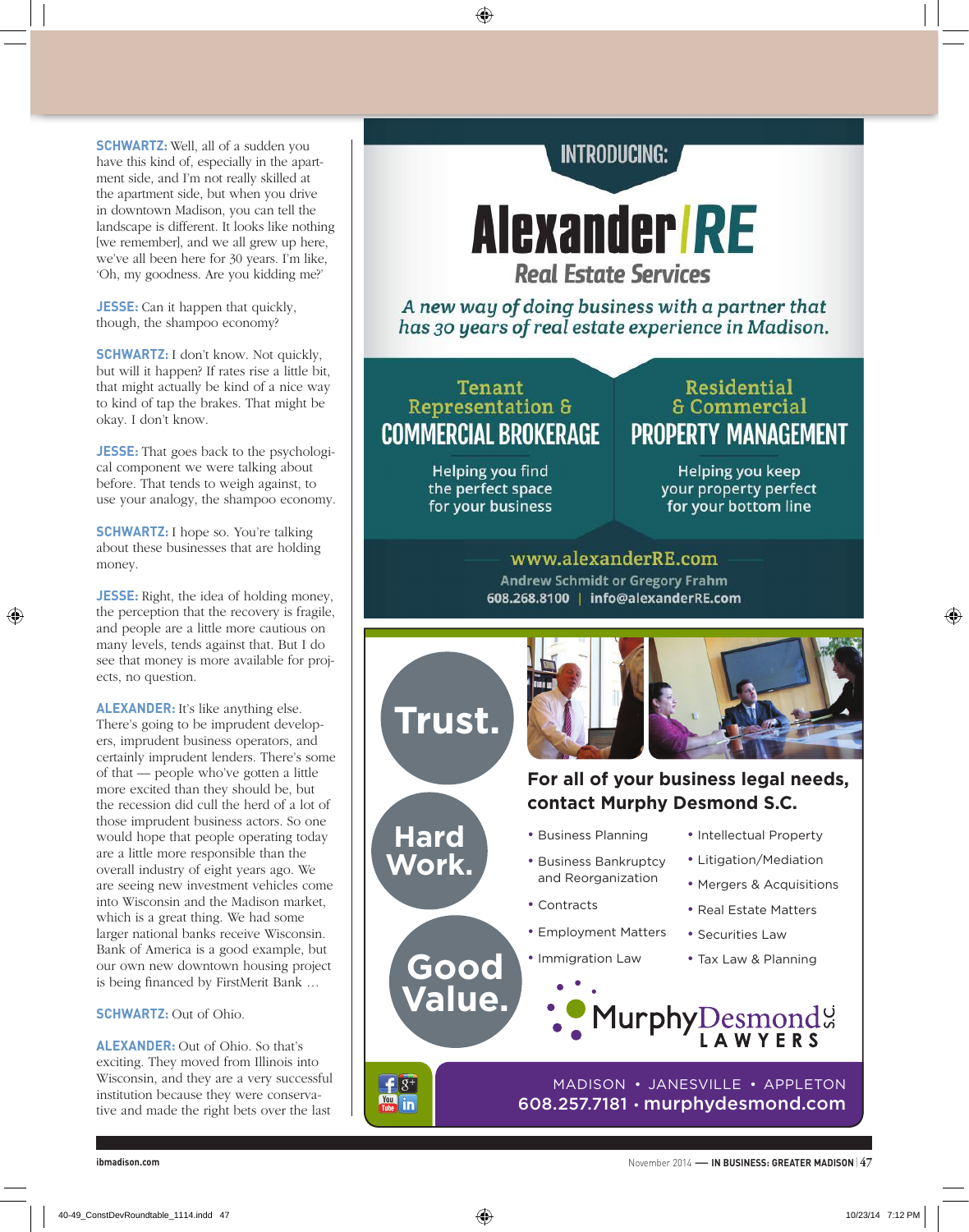There's some of that — people who've gotten a little more excited than they should be, but the recession did cull the herd of a lot of those imprudent business

 $\overline{a}\text{C} \text{tors.}$  — Joe Alexander, president, The Alexander Co.

decade. So there's opportunity there. As long as you don't have one stupid partner making another stupid partner, you're going to end up with a successful project.

**VANDEN PLAS:** Based on your experience in board meetings, are bankers aware of this?

**SCHWARTZ:** Yes, well-run banks are.

↔

**HUTTER:** The culling that Joe talked about didn't just occur in the real estate development market. Obviously, it occurred in the financial market and the banking department and in the banking area. And, presumably, more experienced players remain both in development and in lending who have some recollection of what just happened over the last six or seven years. There are always going to be outliers, people that are going to be too aggressive, but that's part of the market cycle, right? Those people either make it or they wash out. The slow-and-steady approach is typically the one that works the best.

We've seen the best packages for financing and rates that we've seen in seven years. The one thing, interestingly, that we have not seen change a whole lot is the equity requirements. They have loosened a bit, from as much as 65% to 70% loan-to-value to closer to 80% now. But that's on a really, really incredible project. We're not seeing 85% or 90%. That gives me some comfort knowing that banks may not be moving too quickly to overleverage projects that may not, with proper underwriting, sustain those types of loan packages. As far as the availability of funds for good projects under good terms over longer periods of time, for more predictability, we're very happy.

### PUBLIC VERSUS PRIVATE

**VANDEN PLAS:** Ron mentioned UW-Madison projects. What do you see in terms of the mix of public and private projects over the next couple years?

⊕

**ALEXANDER:** Public carried us for a while, and that's going to change. Government budgets are tight, and in Madison we're lucky that our downtown is really enjoying a renaissance. We've got some great tech companies, new and growing. Those folks want to live downtown. I think the apartment market, as it stands right now, is supported. I would expect it to taper off a little bit, but a good project in the right location is always going to be a good project. I would expect commercial office to have, not a huge resurgence downtown, but something of one. As we mentioned, our tenants have grown back to the size they were at pre-recession, and as they need to grow some more, I expect the deck chairs to be shuffled a little bit.

**HUTTER:** People like to work near where they live. That's an adage. As the concentration of working folks moves around the Madison area, residential and mixed use is going to follow that. Even as the apartment boom in downtown Madison might taper off, there's still, based on some of the growth companies that are on the perimeter of Madison, going to be great opportunities for housing. In some areas around Greater Madison, there's still an incredible dearth of affordable housing and apartments. We have to remember that we're not just building for the CEO and upper management-level folks with high-rise condos on the Square. We have to think about where our working families with three kids will live. If they

are not in the housing market, they must have an alternative.

Public has certainly carried us over the last four to five years, but I see the public spending in the next couple of years not necessarily going down, but private finding very new and unique ways to work with public. There are different communities around the United States that have public-private partnerships that are being created on roads and community developments that haven't necessarily existed before. It's going to be interesting to see how the public and private joint ventures might arise over the next 10 years.

**BECHER:** The public-private partnerships have mainly been transportation and horizontal construction. There are a couple examples in the country on vertical construction. Canada is big into publicprivate partnerships — same with Europe — and there's going to be something happening stateside, but I just don't know what it's going to look like.

The amount of public work is going to necessarily go down. There's going to be more private work. Talking to the architects and engineers, they would say they've gotten more private work on their books right now than they've had for a long time. That's one of the signs I look for, because that's telling me six to 12 months [out] what I am going to be building. Going forward, private is probably going to play a bigger role in growth.

#### OFFICE REBOUND

**VANDEN PLAS:** I want to go around the table one final time, and just for this question: Are we likely to see more approaches with regard to office development like the Constellation, where they have mostly residential and a modest amount of retail and commercial in order to add more commercial office space that way, or do you think we'll go back to a period of more intense new office construction like we've seen in the past?

⊕